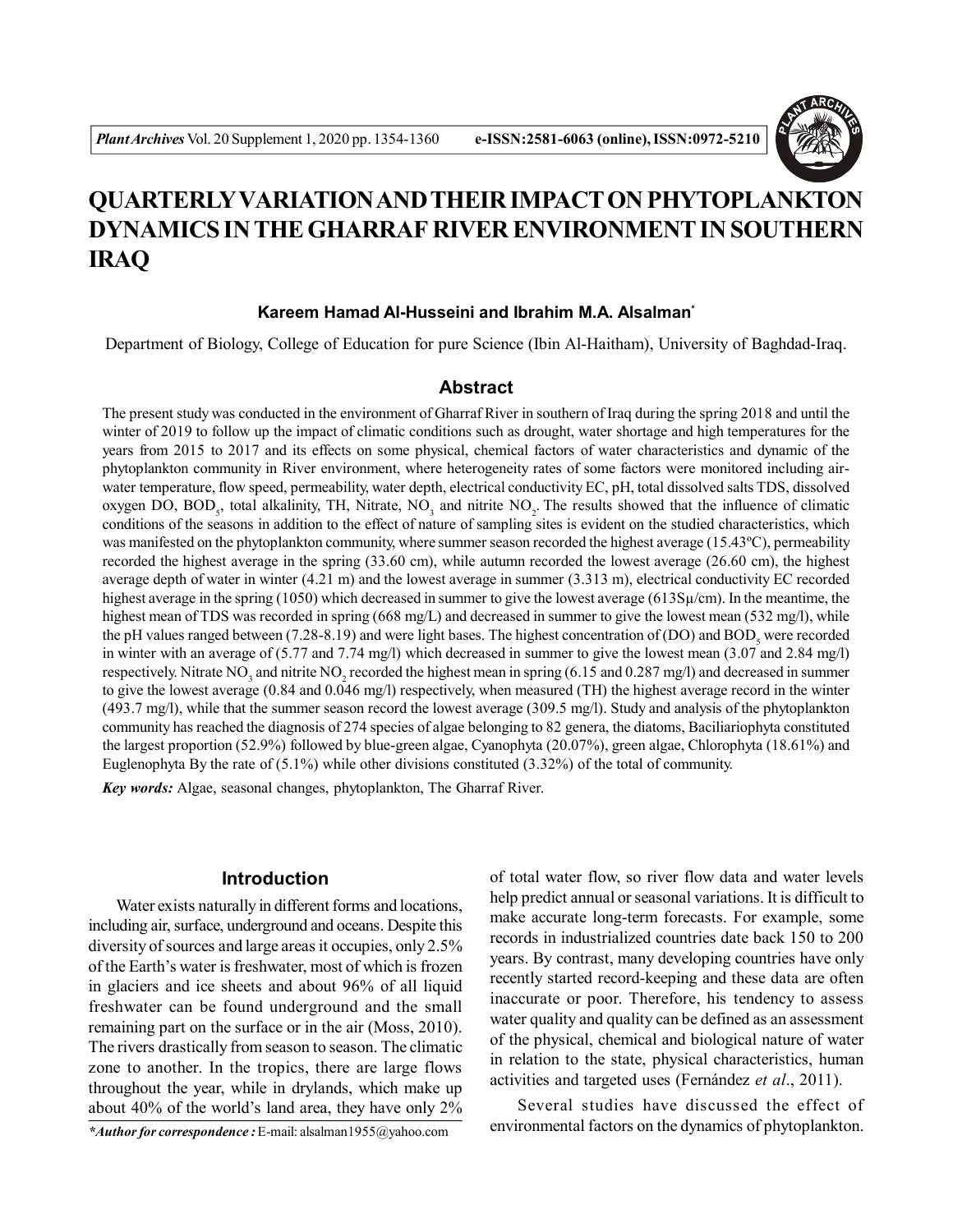These studies indicated that the level of influence of various factors on the seasonal presence and appearance of this group of algae differs substantially with the physical factors (temperature and light intensity) which are most important among them, as well as factors Chemical, such as DO, pH, salinity, total hardness, EC and nutrient level, although less important than previous workers (Smith, 2004, Reynolds, 1984) and based on the relationship between physiochemical different algal aggregates are sometimes unexpected within environmental contexts known (Hassan *et al*., 2004, Susanne *et al*., 2005).

Researchers refers Millie *et al*., (2009) indicates that the composition and abundance of phytoplankton and the environmental conditions that affect communities during late summer are distinct from the rest of the months and seasons of the year, where it represents a period in which the breeding of most species is usually greater, especially those that love warm water and average temperatures.

Many researchers attribute the increase in freshwater biodiversity to the increase in plant nutrient concentrations. This fact has been observed in the results of several water studies. However, long-term studies on biodiversity changes due to altered nutrient intake and enrichment phenomenon Food and zooplankton growth and others are still not available for this water accurately (Dudgeon *et al*., 2006, Rashed *et al*., 2017). Therefore, biological control by understanding the relationship between the nature of environmental variables and physiochemical factors and studying the composition of aquatic communities and their biodiversity will help give a direct description of the state of any water body or any other ecosystem.

## **Materials and Methods**

## **Location of the study**



Fig. 1: A map showing the selected study sites on the Gharraf River. study site directly using the pH-meter

Five sites were selected to collect water and algae

samples from Al-Gharaf River within Dhi Qar governorate from March 2018 to March 2019. The samples were collected monthly from each site and considered as quarterly replicates. The distance of the studied area was about 59 km. The first site was selected in the Alqaleah district and the second site was selected in Al-Rifai district, while the third site was chosen in Al-Nasr district. The fourth and fifth sites were selected in Al-Shatrah district. These locations were identified using the Geographic information system (GIS) and the codes were given ST1, ST2, ST3, ST4, ST5 respectively. Shown in fig. 1. The air and water temperature were measured using a mercury thermometer inserted, the depth was measured by a rope with a weighted weight marked by measurements and the results were expressed in meters, then the light transmittance in water was measured by the Sacchi Disk and the results were expressed in centimeters of the 500 ml polyethylene capacity filled in half with water and then thrown into the river and according to the time required to travel a length of (10) meters was measured using a tape measure on the edge of the river and then extracted the flow rate (m/min), measured pH values at the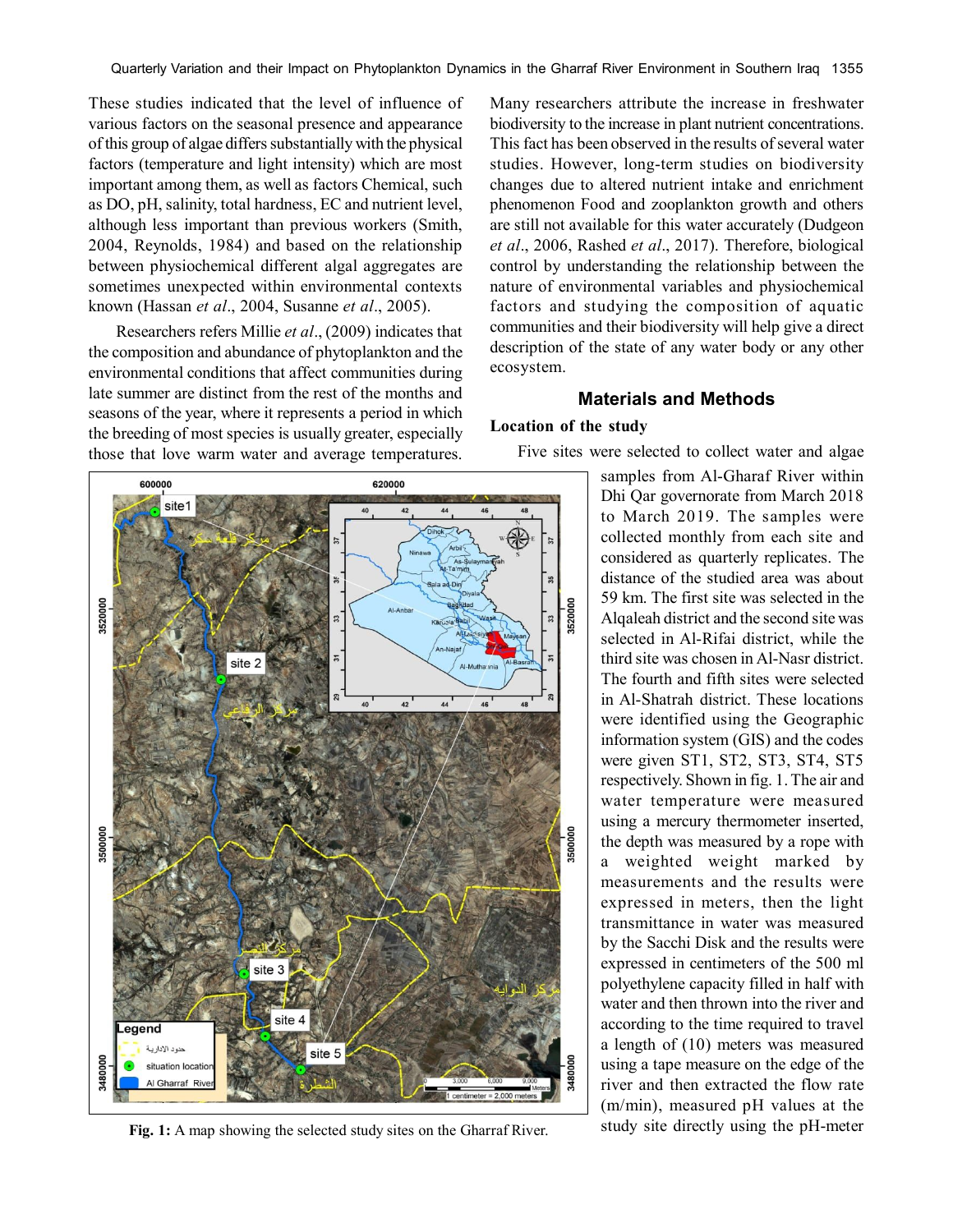

**Fig. 2:** Percentages of Algae Groups Diagnosed in the Gharraf River During the Study Period and in All Locations.

3320, electrical conductivity was measured using a pH meter. For the conductivity of EC-meter according to the method Rhoaeles (Sparks *et al*., 1996) and the results are expressed in micro Smens/cm, the concentration of sodium chloride salt (%) was measured using a Conductivity meter, the total dissolved substances were laboratory tested using TDS device and expressed in units.

The method described by APHA (2005) was followed to determine the amount of oxygen dissolved in water. The results were expressed in mg/l. Oxygen biomass was measured using Oxi direct method using Tento meter and the results expressed in units (mg/l). The total baseline was measured by the method described by the American Public Health Association (APHA, 2003), adopted. The method described above. Parsons *et al.,* 1984. To measure nitrite and express the results in mg/l, the method described in APHA (2005) was used to measure nitrates and the results were calculated in mg/l.

In the algae community, a qualitative study was conducted using the phytoplankton network with a diameter of 20m for collecting samples. The candidate models were developed in polyethylene bottles and preserved with the addition of a Louvel solution.

(Desikachary, 1959, Prescott, 1973, Hinton and Maulood, 1982 Wehr and Sheath, 2003, Patrick and Riemer, (1975, 1966), Benson and Rushforth, 1975, Germain, 1981, Hadi *et al*., 1984, Aboal *et al*., 2003, Hassan *et al*., 2012, Munir *et al*., 2012, Al-Hassany and Hassan, 2014.

**Table 1:** Average - First Line and Range - Second Line of Physiochemical Factors in the Gharraf River Water for the Study seasons.

| Winter      | <b>Autumn</b>   | <b>Summer</b> | <b>Spring</b> | <b>Seasons</b>             |
|-------------|-----------------|---------------|---------------|----------------------------|
| 2019        | 2018            | 2018          | 2018          | <b>Factor</b>              |
| 15.87       | 22.93           | 29.47         | 22.67         | Temp. air $(Co)$           |
| 15.00-16.67 | 20.33-25.33     | 23.67-34.67   | 19.67-24.67   |                            |
| 15.43       | 20.83           | 23.33         | 19.23         | Temp. water $(Co)$         |
| 16.00-14.50 | 22.67-18.83     | 25.67-21.00   | 20.33-18.50   |                            |
| 20.87       | 21.94           | 19.85         | 21.56         | Flow Rate (m)              |
| 25.00-16.0  | 26.00-18.00     | 28.6-12.4     | 30.33-13.0    |                            |
| 27.40       | 26.60           | 28.53         | 33.60         | Permeability (cm)          |
| 31.33-24.00 | 31.67-19.67     | 34.33-23.67   | 37.67-29.33   |                            |
| 4.2         | 3.55            | 3.31          | 3.55          | Depth(m)                   |
| 15.45-3.16  | $4.60 - 2.63$   | 4.33-2.53     | 4.66-2.73     |                            |
| 914         | 641             | 613           | 1050          | $E.C.$ ( $\mu s/cm$ )      |
| 974-877     | 668-619         | 619-610       | 1127-888      |                            |
| 8.19        | 7.54            | 7.53          | 7.55          | pH                         |
| 8.46-7.93   | 7.61-7.38       | 7.55-7.49     | 7.93-7.28     |                            |
| 647         | 613             | 532           | 668           | $T.D.S.$ $(mg/l)$          |
| 671-603     | 635-593         | 540-523       | 717-609       |                            |
| 5.77        | 3.88            | 3.07          | 4.58          | $D.O.$ (mg/l)              |
| 6.10-5.54   | 4.16-3.67       | 3.19-2.98     | 4.94-4.11     |                            |
| 7.74        | 4.07            | 2.84          | 4.24          | $(BOD)_{5}$ (mg/l)         |
| 8.73-6.41   | 4.32-3.89       | 3.33-2.46     | 5.72-2.96     |                            |
| 1.64        | 1.04            | 0.84          | 6.15          | NO <sub>3</sub> (mg/l)     |
| 1.92-1.34   | 1.09-0.98       | 0.89-0.72     | 6.00-4.72     |                            |
| 0.106       | 0.051           | 0.046         | 0.287         | No, (mg/l)                 |
| 0.119-0.092 | $0.060 - 0.031$ | 0.052-0.037   | 0.357-0.199   |                            |
| 493.7       | 376.2           | 309.5         | 392.3         | Total Alkalinity TH (mg/l) |
| 515.3-464.7 | 389.7-360.7     | 322.3-293.3   | 447.7-349.7   |                            |

The quantitative study prepared the slides to calculate the number of algae cells, where the concentration of 1 liter of water sample (after adding Lugol's solution) to 10 ml according to the method (Furet and Benson-Evan, 1982).

# **Results and Discussion**

Aquatic systems are exposed to many different environmental factors depending on the geology and morphology of the body, climate changes and human activities. The pattern and distribution of algae is linked to the physical and chemical properties of river water and depend on each other and thus determine the stability of the aquatic food chain in any region (Baturina). (Basu *et al*., 2010, Prabhahar *et al*., 2011 and table 1) indicate the results of the factors studied.

In the table, there are variations in the measurement of the studied physicochemical characteristics resulting from the climate effects during the study seasons, where the highest average temperature in summer was  $29.47^{\circ}$ C, while winter recorded the lowest quarterly average of 15.87 °C. Between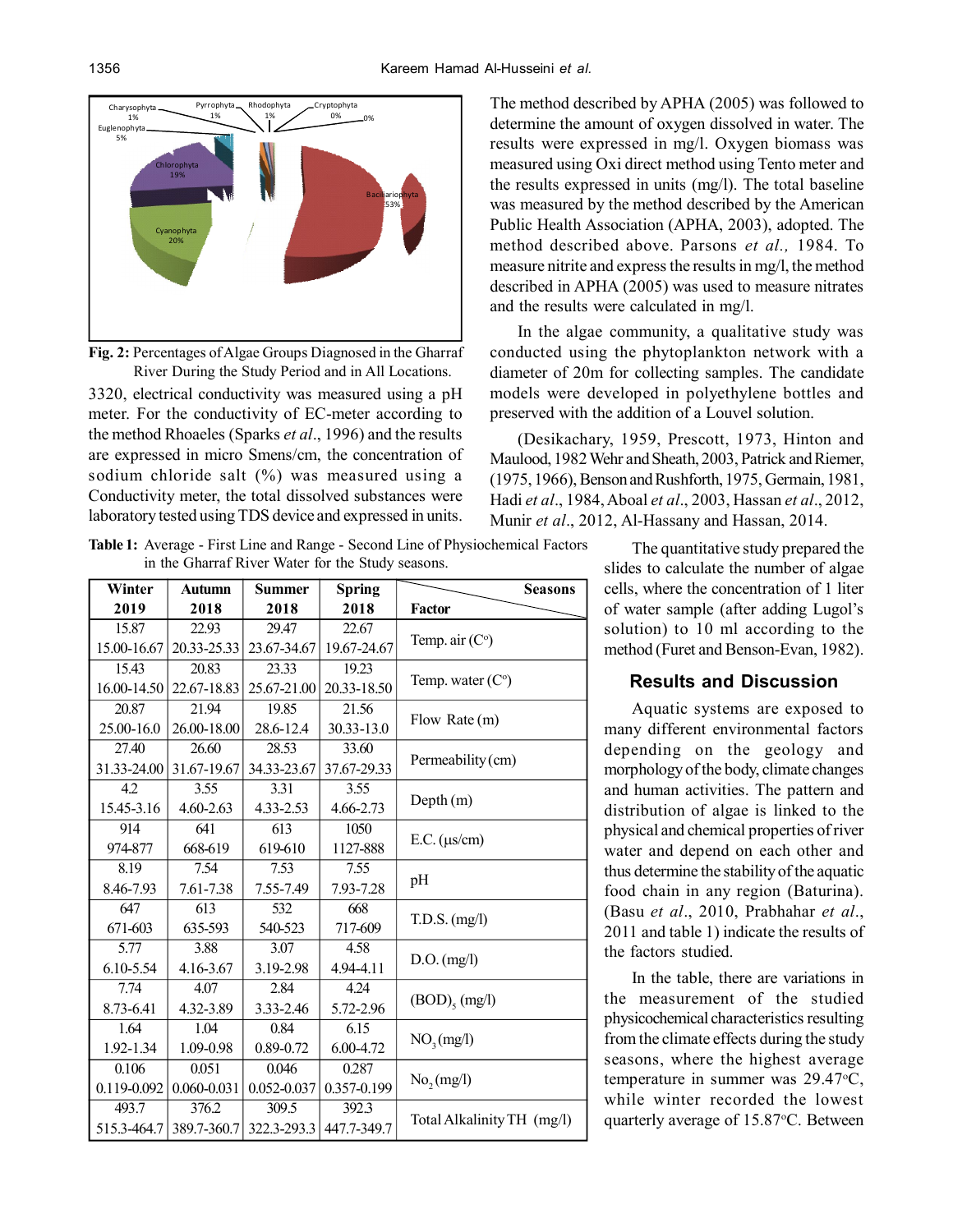the seasons explain the nature of Iraq's climate, which is characterized by high temperatures in summer and low in winter and the temperature variation between night and day

(Al-Ghurairi, 2014), air temperature was positively correlated  $(r=0.4215)$   $(p<0.01)$  total numbers of phytoplankton, this is confirmed by (Shehata and Bader, 2010), as we have shown that high temperatures affect the seasonal variability of the phytoplankton community is highly correlated with seasonal variations of temperature (Chalar, 2009), while water temperature recorded the highest average temperature in summer (23.33) while Winter is the lowest average seasonal  $15.43 \,$  (m) $\textdegree$  and through the results shows the extent of water temperature affected by air temperature and variability as the relationship is direct between them and this explains the nature of the positive correlation  $(r=0.789)$  (p<0.01) between them. This is consistent with most studies in Iraqi inland waters (Qasim, 1986, Al-Fatlawi, 2005 and al-Hassani, 2010). There were no significant differences between the seasons, although the locations differed in the speed value. This is due to the fact that the supply of water from the river is controlled by the control systems located in most of the cities it passes in addition to the nature of the impact of human activity which varies from one location to another. Also, the speed depends on the amount of water coming from the river to the areas supplied by the river as needed and in this case the impact of climatic conditions less than the impact of human activities.

In the measurement of permeability recorded the highest average in the spring (33.60 cm), while the autumn recorded the lowest quarterly average (26.60 cm) that the high permeability values in the spring may be due to low flow speed and low wind at the time of sampling, which helped to settle a large part from the suspended material within the water column to the bottom. While the highest average depth of water in winter was 4.21m), while summer recorded the lowest quarterly average 3.313m). The increase in depth in winter is due to the increase in the quantity of water in the Tigris River and



Fig. 3: Number of total species diagnosed during the four seasons. Which decreased in summer to give the

thus increase the amount of water coming to the river. The amount of water in the Tigris River for the winter is due to the nature of the circumstances surrounding the river, such as increased amount of rain and others. The lower depth in the summer is due to a decrease in the amount of water supplied to the river and to the increase in human consumption as well as the high temperature that leads to increased evaporation.

In the measurement of electrical conductivity, spring recorded the highest seasonal mean (1050/cm Sµ), which decreased in summer to give the lowest average quarterly  $(613/cm S<sub>\mu</sub>)$ . Ionized water is due to the overlap between rain, rocks, soil and plants living in nearby areas (Leveque, 1997 and Saadi, 2013), as well as the presence of trocar, sewage and domestic water, which increases the concentrations of salts, dissolved solids and sedimentation processes (Hutchinson, 1957 Al-Lami, 2002). This resulted in an irregular pattern of seasonal and site variations. The reason for the decrease in the values of conductivity may be due to the decrease in sewage, domestic and trocar water due to evaporation operations before they reach the river, some of them travel relatively long distances before entering the riverbed in addition to the decrease in the level of human activities in the use of water for domestic and agricultural purposes in summer. This leads to lower concentrations of salts and dissolved solids and therefore a decrease in conductivity values. The highest mean of total soluble solids was recorded in spring (668 mg/l) and decreased in summer to give the lowest average seasonally (532 mg/l). The increase in mean total soluble solids and their convergence in spring and winter (668 mg/l) and (647 mg/l), respectively, may be due to the increase in the amount of rainfall in this period and the impact of the river water on the remnants of human activities and this conclusion is consistent with the findings (2000) Boyd (Janabi, 2011 and Makdmi, 2014). The pH values of the Garraf River were light bases, thus similar to the rest of the Iraqi rivers which have a narrow range for this factor. In the process of photosynthesis leading to higher pH values in water (Abowei and George, 2009), the results of our study

> agreed with other studies (Al-Fatlawi, 2005 and Janabi, 2011). The slight decrease in pH values during summer in addition to spring and autumn. In most locations it may be attributed to the decomposition of some aquatic and aerosol plants. The highest concentration of dissolved oxygen was recorded in winter with an average of 5.77 mg/l,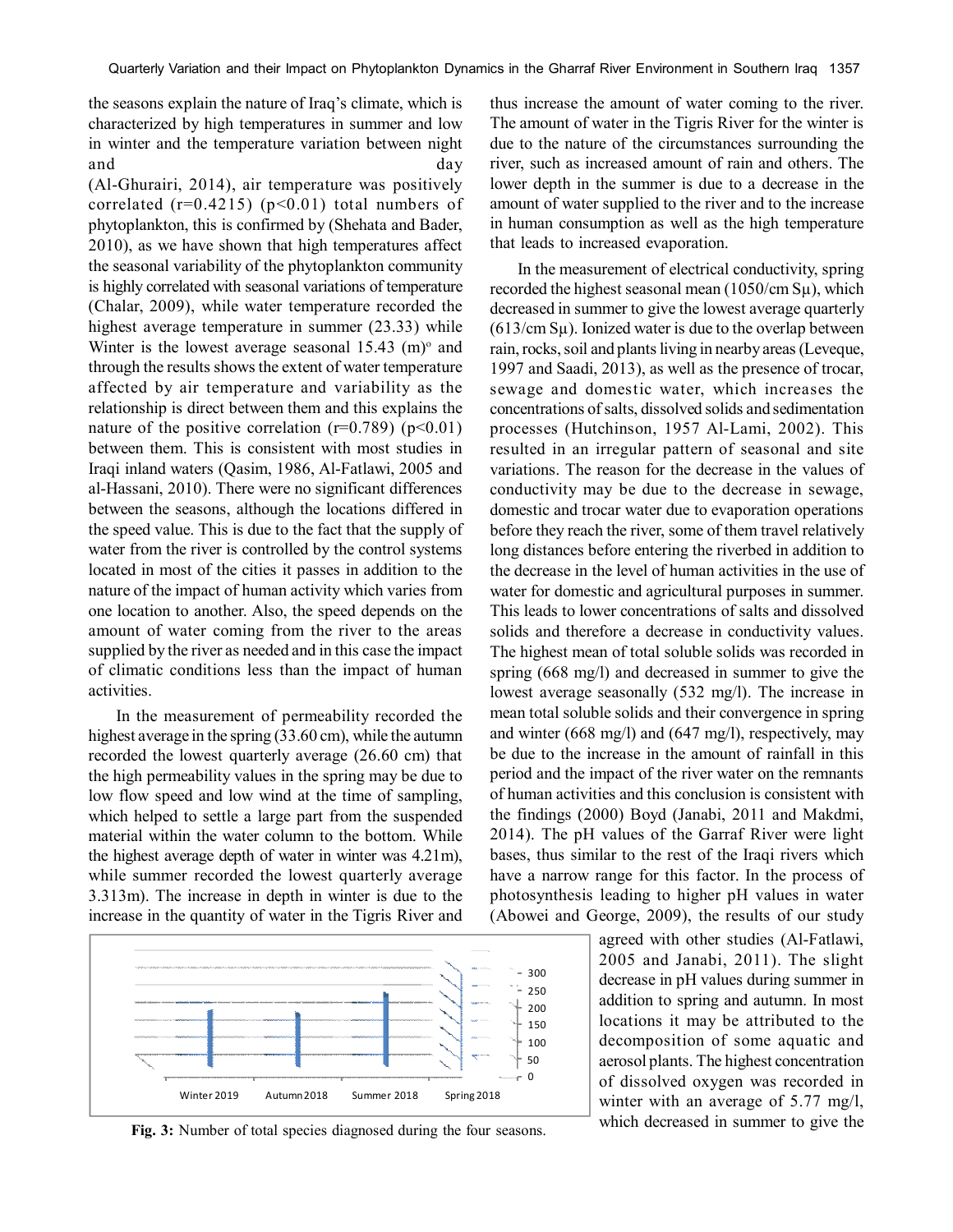lowest mean. The high concentration of dissolved oxygen in winter and low in summer is due to temperature difference as its high decreases or decreases dissolved oxygen concentration (Wetzel, 2001, while the highest average oxygen biomass in winter was 7.74). While summer recorded the lowest quarterly average of 2.84 (mg/l), the high value of the Oxygen in winter may be due to increased flow of organic materials with high water levels and the discharge of organic waste continuously to the river, as well as the presence of some types of bacteria such as E.coli be resistant to temperatures and active throughout the year and increase its activity when rainfall also increase the flow rate leads to increase the dissolved oxygen values at the same time as the oxygen biomass requirements increase (Douche, 2012 and Saadi, 2013). The highest average basal total was recorded in winter (493.7 mg/l), while summer recorded the lowest quarterly average (309.5 mg/l). The basal decrease in summer was due to  $CO_2$  consumption by phytoplankton as well as carbonate deposition at higher temperatures. This is consistent with Al-Dulaimi (2013a) and the basal rise in winter as well as in spring is due to high water levels due to rainfall and low temperature which increase the solubility of  $CO<sub>2</sub>$  gas in water and then increase the basal because the main sources of ion Carbonate and bicarbonate in water is a  $\mathrm{CO}_2$  gas Dissolved (Smith, 2004). The nitrate factor recorded the highest mean in spring (6.15 mg/l) and decreased in summer to give the lowest average quarterly (0.84 mg/l) and did not differ significantly from autumn and winter. Nitrite was the highest in the spring (0.287 mg/l) and decreased in summer to give the lowest (0.046 mg/l) but not significantly different from autumn and winter. The high nitrate and nitrite values in the spring and in most of the sites may be



**Fig. 4:** Quarterly changes in the numbers and mean of algal blooms (cell  $\times$  4<sup>10</sup>/ L) during the study period and for all sites.

due to the rise in river water levels, as a sudden rise in the level of river water for rainfall for a week during the time of sampling in the beginning of the spring months of 2017, which led to the erosion of some aspects of the river because of the speed of runoff. This is in line with Al-Fatlawi (2007), who explained that the high values of nitrite in winter and autumn is due to increased rainfall and high levels of the Tigris River and the sweeping of the edges of agricultural land rich in nitrogen compounds, which is a key component in the leakage of chemical fertilizers used by farmer. The marked decline in the summer due to the increase in the productivity of phytoplankton (league, 2005). This is consistent with what was said Jumaili (2011).

The qualitative and quantitative study of Phytoplankton algae. In the qualitative study, 274 species of algae belonging to 82 genera were recorded (fig. 2). Baciliariophyta accounted for the largest proportion (52.9%) followed by Cyanophyta (20.07%), Chlorophyta (18.61%) and Euglenophyta (5.1%). The rest of the other sections (3.32%) of the total total algae floating fig. 2.

The study recorded variations in the number of algal blooms in the different seasons in all study sites. fig. 3. Spring recorded the highest total number of species, 294 species belonging to 119 genera, while the lowest total number of species recorded in the autumn, where 151 species, 82 species. The increase in algae species in the spring is due to the increased nutrient concentration of phosphate, nitrate and silicate that reach the river with rainwater. Spring was characterized by increased rainfall and good temperatures, which is in line with Kasim (2011).

Environmental factors directly affect the diversity and density of the algae community. For example, the

> composition of the wandering Baciliariophyta in rivers is influenced by a number of chemical and physical factors such as temperature, pH, nutrients, lighting, current and predators. These factors, in turn, are influenced by the region's climate, geology, topographical composition and additions from neighboring areas and thus affect the diatomaceous community (Pan *et al*., 1996). In the quantitative study, the highest mean was recorded in the spring  $(54.15\times4^{10}$  cells/l), while the fall was the lowest quarterly average (14.11×4<sup>10</sup> cells/l). (4). The presence of dissolved oxygen and nutrients, the intensity of the lighting suitable for growth, increasing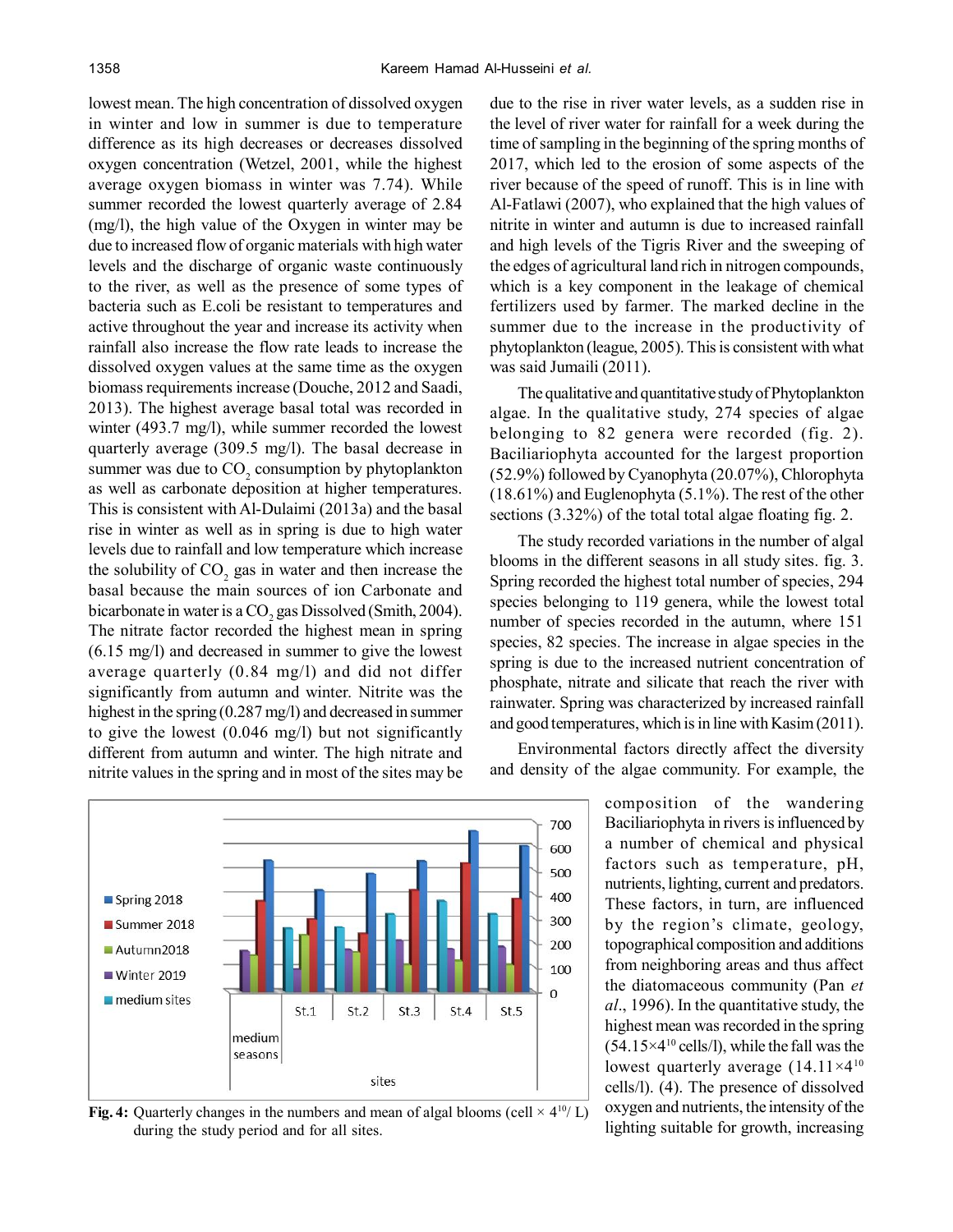the transparency of water, low flow rate and low water level (Shah *et al*., 2008). The other is summer and these results are consistent with that Researchers Ismail and Hassan (2007).

The fall in the fall may be due to some physical and chemical factors in this season, such as a lack of permeability, as the depth of light and temperature penetration facilitates algal blooms (Herath, 1997), or it may be due to the decrease in silica value between (Shehata and Bader, 2010). Soluble silicate is an important nutritional component of bacillary algae as it is involved in the formation of its silicate wall. The results are consistent with the decrease in total numbers of plant phytoplankton for the fall season (Al-Rikabi *et al*., 2012).

# **Conclusion**

The qualitative study recorded clear differences in the number of algal species that in the different seasons in all study sites. Spring recorded the highest total number of species, 290 species belonging to 123 genera, while the lowest number was recorded in autumn 152 species, 79 genera. In the spring  $(54.15\times4^{10} \text{ cells/l})$  while the autumn recorded the lowest average  $(14.11\times4^{10} \text{ cells})$ , it turned out the results of the study that there are two clear peaks of the total numbers of phytoplankton, one in spring and the other in summer, with a variation in the prevalence of dominance of non-diatoms algae, in most rivers and tributaries and branches which represented by the superiority of green algae over other groups, whereas in the current study was the superiority of bluegreen algae, which shows that Climatic changes, water scarcity and increased pollutant levels have led to a qualitative change in the composition of the algae community, especially the phytoplankton.

The impact of severe weather conditions for the years 2015-2017 was reflected on the overall environmental factors of the study area and southern Iraq in particular, which withdrew in its effects on the phytoplankton community through its impact on the physical and chemical properties of the water column, the results also showed that the water environment of the river responds to these conditions depending on the nature. The location and interference caused by some human activities, as some of these activities limit or affect the natural climatic conditions surrounding the river water, which often have a negative impact, such as in controlling the speed of the water during the rise of the water level or increase and purification. The pollution levels.

## **References**

Aboal, M., J.C. Sánchez and L. Ector (2003). Datom Monographs.

Andrzej Witkowski., **4:** 657.

- Al-Hassany, J.S. and F.M. Hassan (2014). Taxonomy Study of some Epiphytic Diatoms on aquatic plants from AL-Hawizah marshes, southern of Iraq. *Asian J. Nat. and Appl. Sci*., **3(1):** 1-12.
- Al- Lami, A.A. and H.H. Al- Jabri (2002). Heavy metals in water, suspended particles and sediment of the upper-mid region of Tigris River, Iraq. Proceedings of Inter. *Symposium on Env. Pol. Control and waste Managment.,* 7-10 Jan. 2002, Tunis, 97-102, 97.
- Antoine, S.E. (1977). Seasonal Variation of Environmental Characteristics and Phytoplankton Blooms of the River Tigris. Iraq. M.Sc. Thesis, University of Basrah. 150.
- APHA, (American Public Health Association) (2003). Standard methods for examination of water and wastewater. (20th Ed.). Washington DC, USA.
- APHA (2005). American Public Health Association, "Standard Method for the Examination of Water and Wastewater". 21st. ed.
- Basu, M., N. Roy and A. Barik (2010). Seasonal abundance of net zooplankton correlated with physico-chemical parameters in a freshwater ecosystem. *Int. J. Lakes and Rivers.*, **3(1):** 67-77.
- Baturina, M. (2012). Distribution and Diversity of Aquatic Oligochaeta in Small Streams of The Middle Taiga. *Turk. J. Zool*., **36(1):** 75-84.
- Boyd, C.E. (2000). Water Quality an Introduction. Kluwer Academic Publi, Boston, USA: 330.
- Chalar, G. (2009). The use of phytoplankton patterns of diversity for algal bloom management. *Limnologic.*, **39:** 200-208.
- Desikachary, T.V. (1959). Cyanophyta. *Indian Council Of Agric, Resea*. *New Delhi.*, 686.
- Dudgeon, D., A.H. Arthington, M.O. Gessner, Z. Kawabata, D.J. Knowler, C. Leveque, R.J. Naiman, A.H. Prieur-Richard, D. Soto, M.L. Stiassny and C.A. Sullivan (2006). Freshwater biodiversity: importance, threats, status and conservation challenges. *Biol. Rev*., **81:** 163-182.
- Fernández, N., A. Alberto Ramírez and F. Solano (2011). Physicochemical water quality indices a comparative review. *Revista Bistua.,* ISSN 0120-4211.
- Furet , J.E. and K. Benson- Evans (1982). An evaluation of the time required to obtain complete sedimentation of fixed algal particles prior to enumeration. *Br. Phycol. J*., **17:** 253-528.
- Germain, H. (1981). Flora des Diatomees. Diatomophyceae eau douces et saumatres du Massif Armoricion et des contrees voisines d'europe occindentale. Sciete Nouvelle des Edition Boubee, Paris.
- Hadi, R.A., A.A. Al-Saboonchi and A.K.Y. Haroon (1984). Diatoms of the Shatt Al-Arabe river. Iraq. Nov. *A hedwigia*., **39:** 513-557.
- Hassan, F.M., R.A. Hadi, T.I. Kassim and J.S. Al-Hassany (2012). Systematic study of epiphytic algae after restoration of